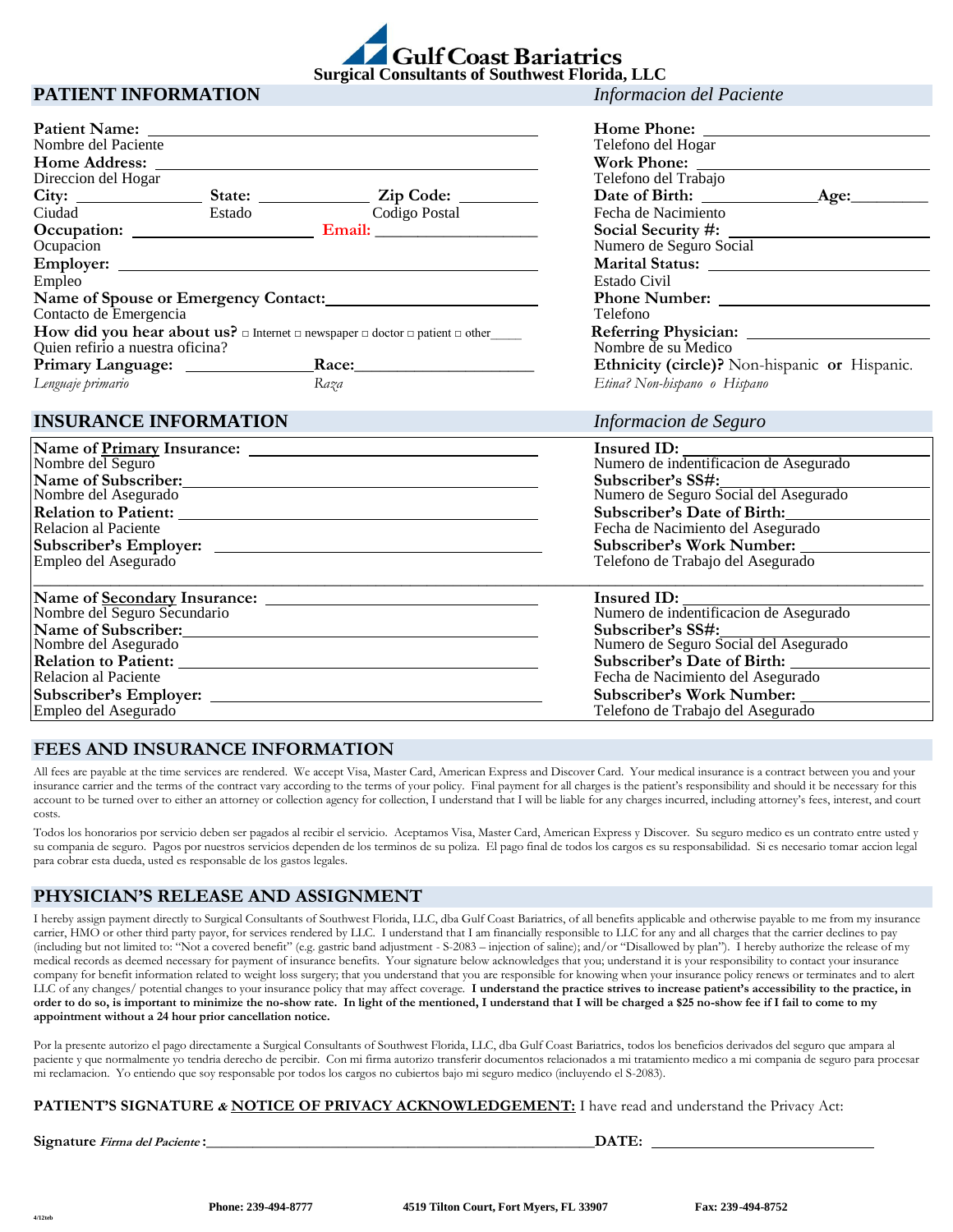

# **Checklist for a Consultation Appointment with the Surgeon**

## **STEP 1:**

## **□ REQUESTING A CONSULTATION WITH THE SURGEON:**

- **Complete the request form found in your folder so that we can verify insurance and call you in advance to discuss benefits.**
- How to get the completed request form to us:
	- $\checkmark$  Hand the request in at the completion of the information seminar
	- Go to our website and complete the online registration: **www.gulfcoastbariatrics.com**
	- Fax it: **239-494-8752**
	- Mail it: **Gulf Coast Bariatrics, 4519 Tilton Court, Ft Myers, FL 33907**
	- Email it: **amber@lapdox.com**

#### **STEP 2:**

## **□ CALL YOUR INSURANCE COMPANY:**

- Verify that your individual policy covers weight loss surgery. Every insurance company has an exclusion section that explains what the insurance company will and will not pay. If your policy states that it excludes surgical treatment of obesity, then it may not pay for weight loss surgery without an extensive appeal process**. If you do not have coverage, a self-pay option is available to you.**
- If the weight loss surgery is a covered benefit with your insurance plan, you will also want to ask them what requirements need to be met. Most insurance companies require completion of a 3-6 month physician directed weight loss program, which includes nutrition, exercise and behavior modification.
	- *Questions to ask your insurance:*
		- $\checkmark$  Does <u>my</u> policy cover weight loss surgery?
		- *Does my policy cover "Gastric Bypass"(43644),"Gastric Band"(43770), "Sleeve Gastrectomy" (43775)? \_\_\_\_\_\_\_\_\_\_\_*
		- $\checkmark$  Do I have to do a physician directed weight loss program?
		- *Can you please send me a letter stating coverage and requirements?* **\_\_\_\_\_\_\_\_\_\_\_\_\_\_\_\_\_\_\_**
- If your insurance policy requires a referral or authorization to see a specialist it is your responsibility to obtain the referral prior to your appointment. If you do not obtain the required referral or authorization the appointment will not be covered by your insurance and the appointment will be cancelled.

#### **STEP 3:**

## **□ COMPLETE THE ATTACHED BARIATRIC REGISTRATION PROFILE:**

- Fill out the attached 8 page **REGISTRATION PROFILE**.
	- $\checkmark$  You must bring the profile to your appointment with the surgeon or your appointment will be rescheduled.
	- $\checkmark$  It must be 100% completed or your appointment will be rescheduled.

## **STEP 4:**

## **□ CALL YOUR PRIMARY DOCTOR AND REQUEST THE FOLLOWING:**

- Referral (if required by your insurance)
- **Letter of Medical Necessity** *(see sample letter in your folder)*

*\*REQUIRED for ALL Medicare, Medicaid and HMO insurances before or at the time of consultation*

Please bring any recent labs and diagnostic testing (sleep studies, stress test, ECHO, etc.) to the appointment

#### **STEP 5:**

#### **□ WHAT TO BRING TO THE CONSULTATION WITH THE SURGEON:**

- **Picture ID and insurance card**
- **Completed registration profile (attached).** *If not completed you will be rescheduled.*
- **Referrals are your responsibility to have faxed or bring to our office if required.** *If not received you will be rescheduled.*
- **Copays, deductibles and consultation fees are due at the time of services rendered.** We accept cash, check, VISA & MasterCard. *If unable to pay you will be rescheduled.*

We kindly ask that you reschedule or cancel your appointment 24 hours in advance or you will be subject to a \$25.00 fee.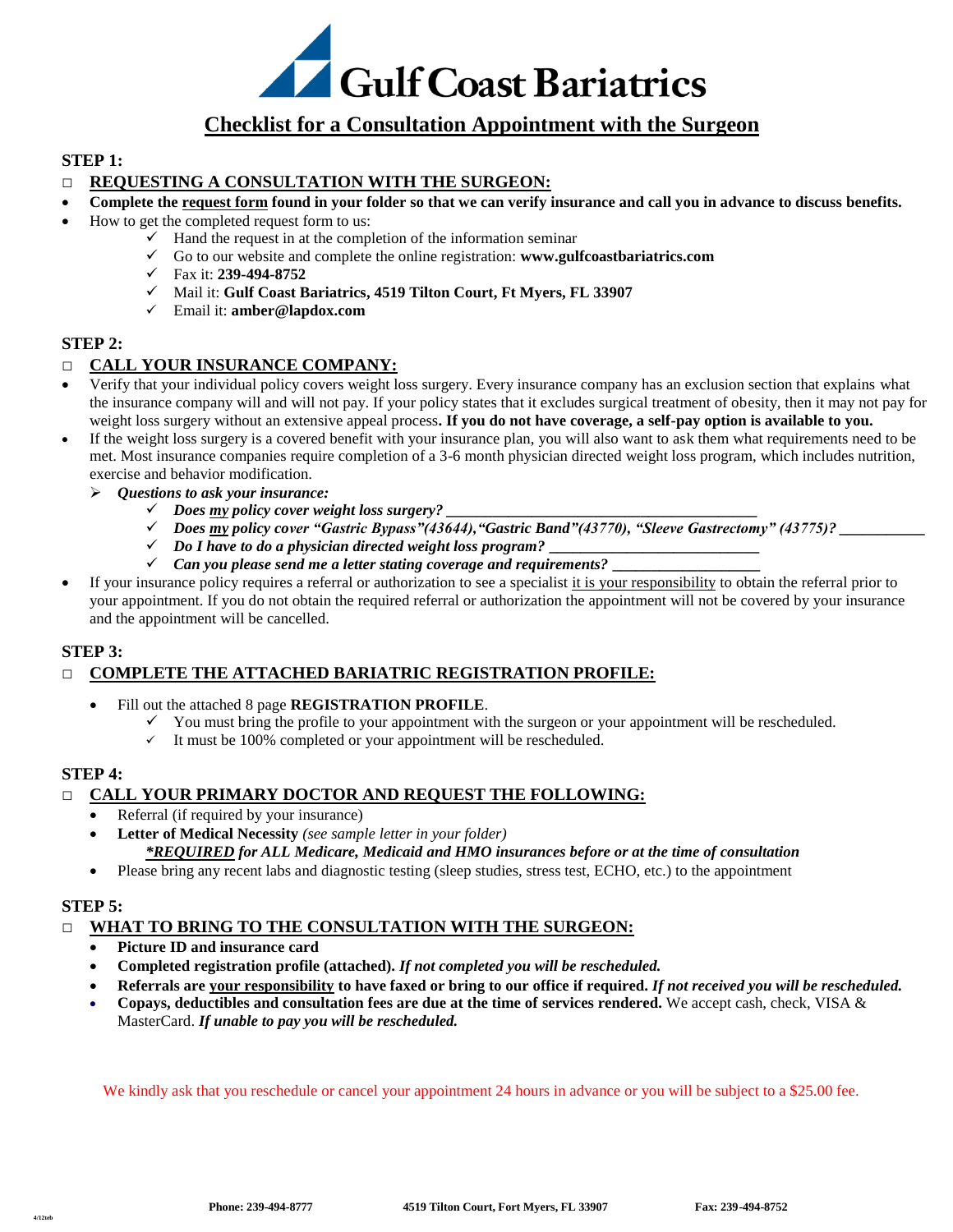| EMMI(BIDM):                                                                                                                                                                                                                    |  |  |  |                   |
|--------------------------------------------------------------------------------------------------------------------------------------------------------------------------------------------------------------------------------|--|--|--|-------------------|
| <b>COMPREHENSIVE WEIGHT LOSS SURGERY PATIENT HISTORY</b>                                                                                                                                                                       |  |  |  |                   |
| <b>DEMOGRAPHICS:</b>                                                                                                                                                                                                           |  |  |  |                   |
|                                                                                                                                                                                                                                |  |  |  |                   |
|                                                                                                                                                                                                                                |  |  |  |                   |
|                                                                                                                                                                                                                                |  |  |  |                   |
| Address Information: State Zip Email: National City Email: National Phone: State Distribution: State Distribution: State Distribution: National Phone: National Phone: National Phone: National Phone: National Phone: Nationa |  |  |  |                   |
|                                                                                                                                                                                                                                |  |  |  |                   |
| How did you hear about us? $\Box$ internet $\Box$ newspaper $\Box$ doctor $\Box$ patient $\Box$ other                                                                                                                          |  |  |  |                   |
| <b>WEIGHT-LOSS HISTORY:</b><br>Have you had previous weight loss surgery? $\Box$ Yes $\Box$ No What procedure?<br>Have you verified your insurance coverage for weight loss surgery? $\Box$ Yes $\Box$ No                      |  |  |  |                   |
| Name, dose and frequency                                                                                                                                                                                                       |  |  |  |                   |
|                                                                                                                                                                                                                                |  |  |  | <b>ALLERGIES:</b> |
|                                                                                                                                                                                                                                |  |  |  |                   |
|                                                                                                                                                                                                                                |  |  |  |                   |
|                                                                                                                                                                                                                                |  |  |  |                   |
|                                                                                                                                                                                                                                |  |  |  |                   |
|                                                                                                                                                                                                                                |  |  |  |                   |
|                                                                                                                                                                                                                                |  |  |  |                   |

# **PATIENT SOCIAL HISTORY:**

|                                                                               | Marital Status: $\Box$ Single $\Box$ Married $\Box$ Separated $\Box$ Divorced $\Box$ Widowed $\Box$ Partnered |  |  |
|-------------------------------------------------------------------------------|---------------------------------------------------------------------------------------------------------------|--|--|
|                                                                               | Employed: $\square$ Yes $\square$ No Occupation:                                                              |  |  |
|                                                                               | Alcohol Use: $\Box$ Never $\Box$ Rarely $\Box$ Moderate $\Box$ Daily                                          |  |  |
|                                                                               | Tobacco Use: $\Box$ Never $\Box$ Quit $\Box$ Current packs per day                                            |  |  |
|                                                                               | Drug Use: $\Box$ Never $\Box$ Type/Frequency                                                                  |  |  |
| Carbonated Beverages: $\Box$ Never $\Box$ Rarely $\Box$ Moderate $\Box$ Daily |                                                                                                               |  |  |

## **FAMILY MEDICAL HISTORY:**

|                              | Age(s) | Diseases (including obesity) | If deceased, cause of death |
|------------------------------|--------|------------------------------|-----------------------------|
| Father<br>Mother<br>Siblings |        |                              |                             |
|                              |        |                              |                             |
|                              |        |                              |                             |
|                              |        |                              |                             |
|                              |        |                              |                             |
| Spouse<br>Children#          |        |                              |                             |
|                              |        |                              |                             |

*List previous hospitalizations/surgeries/serious injuries & date Check all that were performed in the past 2 years*

| $\overline{\phantom{a}}$ |  |  |
|--------------------------|--|--|
| ┕                        |  |  |
|                          |  |  |
|                          |  |  |
|                          |  |  |
|                          |  |  |

# **PREVIOUS SURGERY: PREVIOUS DIAGNOSTIC TESTING:**

| $\Box$ CXR                   | $\Box$ Stress Test- Nuclear            |
|------------------------------|----------------------------------------|
| $\Box$ ECHO                  | $\Box$ Upper GI                        |
| $\Box$ EKG                   | □ Ultrasound of Gallbladder            |
| $\Box$ Heart Catheterization | $\Box$ Ultrasound of Lower extremities |
| $\Box$ Mammogram             | $\Box$ Other                           |
| $\Box$ Pap Smear             | $\Box$ Other                           |
| □ Pulmonary Function Tests   | $\Box$ Other                           |
| $\Box$ Sleep Study           |                                        |
| $\Box$ Stress Test-Exercise  |                                        |

 **Phone: 239-494-8777 4519 Tilton Court, Fort Myers, FL 33907 Fax: 239-494-8752**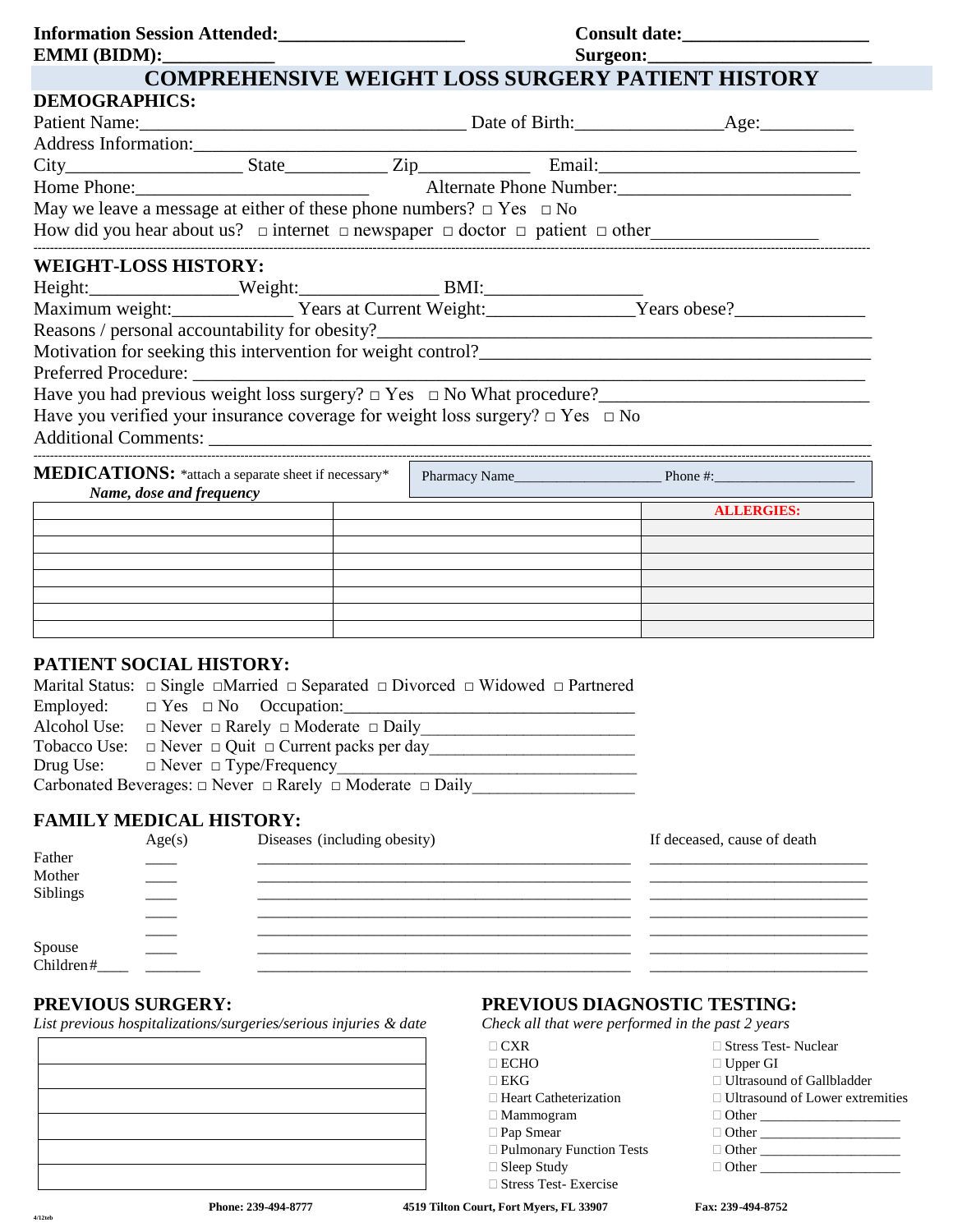# **HAVE YOU EXPERIENCED ANY OF THE FOLLOWING:** *Please answer all questions*

| <b>Constitutional</b>                            |                |            | <b>Date</b> | Genitourinary                       |                | <b>Date</b>              |
|--------------------------------------------------|----------------|------------|-------------|-------------------------------------|----------------|--------------------------|
| Good general health lately                       | NO             | <b>YES</b> |             | Frequent urination                  | NO             | <b>YES</b>               |
| Night sweats                                     | NO.            | <b>YES</b> |             | Burning or painful urination        | NO             | <b>YES</b>               |
| Fevers                                           | NO             | <b>YES</b> |             | Blood in urine                      | NO             | <b>YES</b>               |
| Chronic Fatigue                                  | NO             | <b>YES</b> |             | Change of force or strain           | NO             | <b>YES</b>               |
| <b>Hereditary Defects</b>                        | NO             | <b>YES</b> |             | <b>Kidney Stones</b>                | NO             | <b>YES</b>               |
| <b>Eyes</b>                                      |                |            |             | <b>Venereal Disease</b>             | NO             | <b>YES</b>               |
| Eye disease or injury                            | N <sub>O</sub> | <b>YES</b> |             | Male: testicle pain                 | NO             | <b>YES</b>               |
| Wear glasses or contacts                         | NO             | <b>YES</b> |             | Female: pain with periods           | NO             | <b>YES</b>               |
| <b>Blurred</b> vision                            | NO             | <b>YES</b> |             | Female: irregular periods           | NO             | <b>YES</b>               |
| Double vision                                    | NO.            | <b>YES</b> |             | Female: vaginal discharge           | N <sub>O</sub> | <b>YES</b>               |
| <b>ENT</b>                                       | NO             | <b>YES</b> |             | Female: #pregnancies_               |                |                          |
| Hearing loss                                     | NO             | <b>YES</b> |             | # miscarriages_                     |                |                          |
| Ringing in the ears                              | NO             | <b>YES</b> |             | Female: date of last pap smear      |                |                          |
| Earaches or drainage                             | NO.            | <b>YES</b> |             | Female: findings of last pap        |                |                          |
| Sinus problems                                   | NO             | <b>YES</b> |             | smear $\Box$ normal $\Box$ abnormal |                |                          |
| <b>Bleeding gums</b>                             | NO.            | <b>YES</b> |             | <b>Musculoskeletal</b>              |                |                          |
| Bad breath or bad taste                          | N <sub>O</sub> | <b>YES</b> |             | Joint pain                          | NO             | <b>YES</b>               |
| Sore throat or voice change                      | NO             | <b>YES</b> |             | Arthritis                           | N <sub>O</sub> | <b>YES</b>               |
| Swollen glands in the neck                       | NO             | <b>YES</b> |             | Joint stiffness or swelling         | N <sub>O</sub> | <b>YES</b>               |
| Cardiovascular                                   |                |            |             | Weakness of muscles/joints          | N <sub>O</sub> | <b>YES</b>               |
| Heart trouble                                    | NO.            | <b>YES</b> |             | Muscle pain or cramps               | N <sub>O</sub> | <b>YES</b>               |
| <b>High Blood Pressure</b>                       | NO             | <b>YES</b> |             | Gout                                | N <sub>O</sub> | <b>YES</b>               |
| Chest pains/ angina                              | NO.            | <b>YES</b> |             | Back pain                           | NO             | <b>YES</b>               |
| Sudden heart beat changes                        | NO             | <b>YES</b> |             | Cold extremities                    | NO             | <b>YES</b>               |
| Swelling of feet, ankles, or hands               | NO             | <b>YES</b> |             | Difficulty in walking               | NO             | <b>YES</b>               |
| <b>Respiratory</b>                               | NO             | <b>YES</b> |             | <b>Skin</b>                         |                |                          |
| Frequent coughing                                | NO             | <b>YES</b> |             | Rash, itching or dry skin           | N <sub>O</sub> | <b>YES</b>               |
| Pulmonary embolism                               | NO             | <b>YES</b> |             | Change in skin color                | N <sub>O</sub> | <b>YES</b>               |
| Shortness of breath or Asthma                    | N <sub>O</sub> | <b>YES</b> |             | Change in hair or nails             | NO             | <b>YES</b>               |
| <b>Obstructive Sleep Apnea</b>                   | NO             | <b>YES</b> |             | Varicose veins                      | N <sub>O</sub> | <b>YES</b>               |
| Snoring                                          | NO             | <b>YES</b> |             | Raised scars                        | NO             | <b>YES</b>               |
| <b>Gastrointestinal</b>                          |                |            |             | Breast pain                         | NO             | <b>YES</b>               |
| Loss of appetite                                 | NO.            | <b>YES</b> |             | <b>Breast lump</b>                  | NO             | <b>YES</b>               |
| Change in bowel movements                        | N <sub>O</sub> | <b>YES</b> |             | Breast discharge                    | NO             | <b>YES</b>               |
| Nausea or vomiting                               | NO             | <b>YES</b> |             | <b>Neurological</b>                 | NO             | <b>YES</b>               |
| Diarrhea or constipation                         | NO             | <b>YES</b> |             | Frequent/recurring headaches        | N <sub>O</sub> | <b>YES</b>               |
| Blood in stool                                   | NO             | <b>YES</b> |             | Lightheaded or dizzy                | NO             |                          |
| Reflux or heartburn                              | NO             | <b>YES</b> |             | Convulsions or seizures             | NO             | <b>YES</b><br><b>YES</b> |
| Stomach pain                                     | N <sub>O</sub> | <b>YES</b> |             | Numbness/tingling sensations        | N <sub>O</sub> | <b>YES</b>               |
|                                                  |                |            |             | Tremors                             |                |                          |
| <b>Endocrine</b>                                 |                |            |             |                                     | N <sub>O</sub> | <b>YES</b>               |
| Glandular or hormone problem                     | N <sub>O</sub> | <b>YES</b> |             | Paralysis<br>Stroke                 | N <sub>O</sub> | <b>YES</b>               |
| Thyroid disease                                  | NO             | <b>YES</b> |             | Pseudotumor                         | NO             | <b>YES</b>               |
| Low blood sugar<br>Excessive thirst or urination | NO             | <b>YES</b> |             |                                     | N <sub>O</sub> | <b>YES</b>               |
|                                                  | NO             | <b>YES</b> |             | Psychiatric                         |                |                          |
| Heat or cold tolerance                           | NO             | <b>YES</b> |             | Memory loss or confusion            | N <sub>O</sub> | <b>YES</b>               |
| Diabetes mellitus                                | NO             | <b>YES</b> |             | Nervousness                         | N <sub>O</sub> | <b>YES</b>               |
| Change in hat or glove size                      | NO             | <b>YES</b> |             | Depression                          | N <sub>O</sub> | <b>YES</b>               |
| Elevated cholesterol                             | NO             | <b>YES</b> |             | Sleep problems                      | N <sub>O</sub> | <b>YES</b>               |
| Hematologic/Lymphatic                            |                |            |             | Psychiatric problems                | N <sub>O</sub> | <b>YES</b>               |
| Slow to heal after cuts                          | NO             | <b>YES</b> |             |                                     |                |                          |
| Easily bruise or bleed                           | NO             | <b>YES</b> |             |                                     |                |                          |
| Anemia                                           | NO             | <b>YES</b> |             |                                     |                |                          |
| Phlebitis                                        | NO             | <b>YES</b> |             |                                     |                |                          |
| Past blood transfusion                           | NO             | <b>YES</b> |             |                                     |                |                          |
| Enlarged glands                                  | NO             | <b>YES</b> |             |                                     |                |                          |
| Cancer                                           | NO             | <b>YES</b> |             |                                     |                |                          |
| <b>Bleeding disorder</b>                         | NO             | <b>YES</b> |             |                                     |                |                          |
| Acute Infection                                  | NO             | <b>YES</b> |             |                                     |                |                          |

**4/12teb**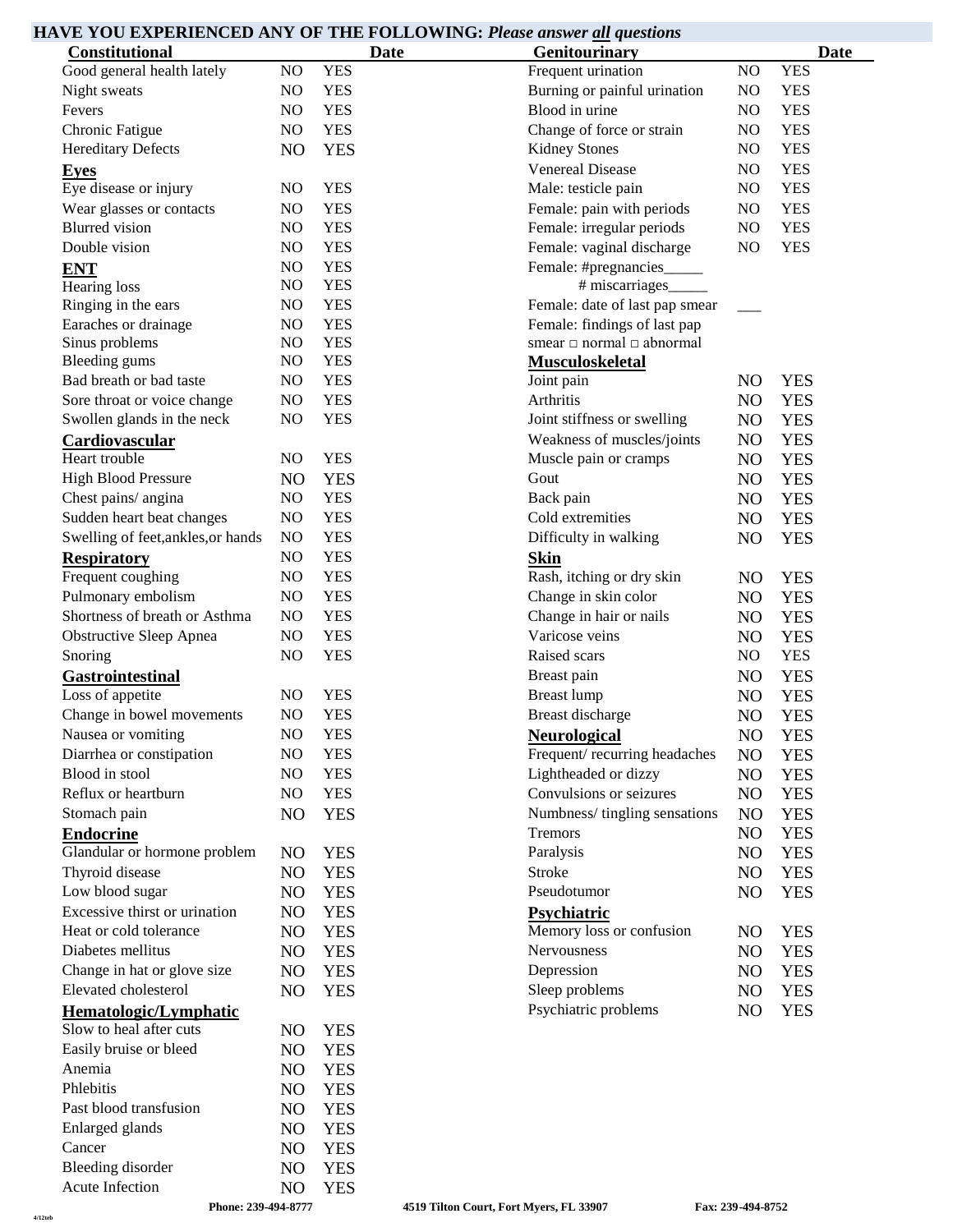## **DIET HISTORY**

Fill in the dates you participated in the following diet programs, the pounds lost, pounds regained, and the time spent in each program. **Please be complete and specific as this information is required for insurance**.

| Name of diet program                   | <b>Dates</b><br><b>From</b> | <b>To</b> | Number of<br>months | Pounds lost | <b>Pounds regained</b> |
|----------------------------------------|-----------------------------|-----------|---------------------|-------------|------------------------|
|                                        |                             |           |                     |             |                        |
| <b>American Heart Association</b>      |                             |           |                     |             |                        |
| Atkins                                 |                             |           |                     |             |                        |
| Cabbage Diet                           |                             |           |                     |             |                        |
| Calorie Counting                       |                             |           |                     |             |                        |
| Carefast                               |                             |           |                     |             |                        |
| Dexatrim                               |                             |           |                     |             |                        |
| Diet Center                            |                             |           |                     |             |                        |
| Duke University Programs               |                             |           |                     |             |                        |
| Exercising                             |                             |           |                     |             |                        |
| Grapefruit Diet                        |                             |           |                     |             |                        |
| <b>Herbal Diets</b>                    |                             |           |                     |             |                        |
| Jenny Craig                            |                             |           |                     |             |                        |
| Low Fat                                |                             |           |                     |             |                        |
| Nutrisystem                            |                             |           |                     |             |                        |
| Pritikin                               |                             |           |                     |             |                        |
| Oleic Acid                             |                             |           |                     |             |                        |
| Radar Institute                        |                             |           |                     |             |                        |
| Results                                |                             |           |                     |             |                        |
| <b>Richard Simmons</b>                 |                             |           |                     |             |                        |
| Scarsdale                              |                             |           |                     |             |                        |
| Slim Fast                              |                             |           |                     |             |                        |
| South Beach Diet                       |                             |           |                     |             |                        |
| <b>Structure House</b>                 |                             |           |                     |             |                        |
| <b>Tops</b>                            |                             |           |                     |             |                        |
| Weight Watchers                        |                             |           |                     |             |                        |
| Acupuncture                            |                             |           |                     |             |                        |
| Dexatrim                               |                             |           |                     |             |                        |
| Fastin                                 |                             |           |                     |             |                        |
| <b>Inpatient Psychiatric Programs</b>  |                             |           |                     |             |                        |
| Ionamin                                |                             |           |                     |             |                        |
| Hypnosis                               |                             |           |                     |             |                        |
| Medifast                               |                             |           |                     |             |                        |
| Meridia                                |                             |           |                     |             |                        |
| Optifast                               |                             |           |                     |             |                        |
| <b>Outpatient Psychiatric Programs</b> |                             |           |                     |             |                        |
| Phenteramine/Fenfluramine              |                             |           |                     |             |                        |
| Teeth Wiring                           |                             |           |                     |             |                        |
| Xenical                                |                             |           |                     |             |                        |
| Physician Directed                     |                             |           |                     |             |                        |
| Other                                  |                             |           |                     |             |                        |
| Other                                  |                             |           |                     |             |                        |

PATIENT NAME: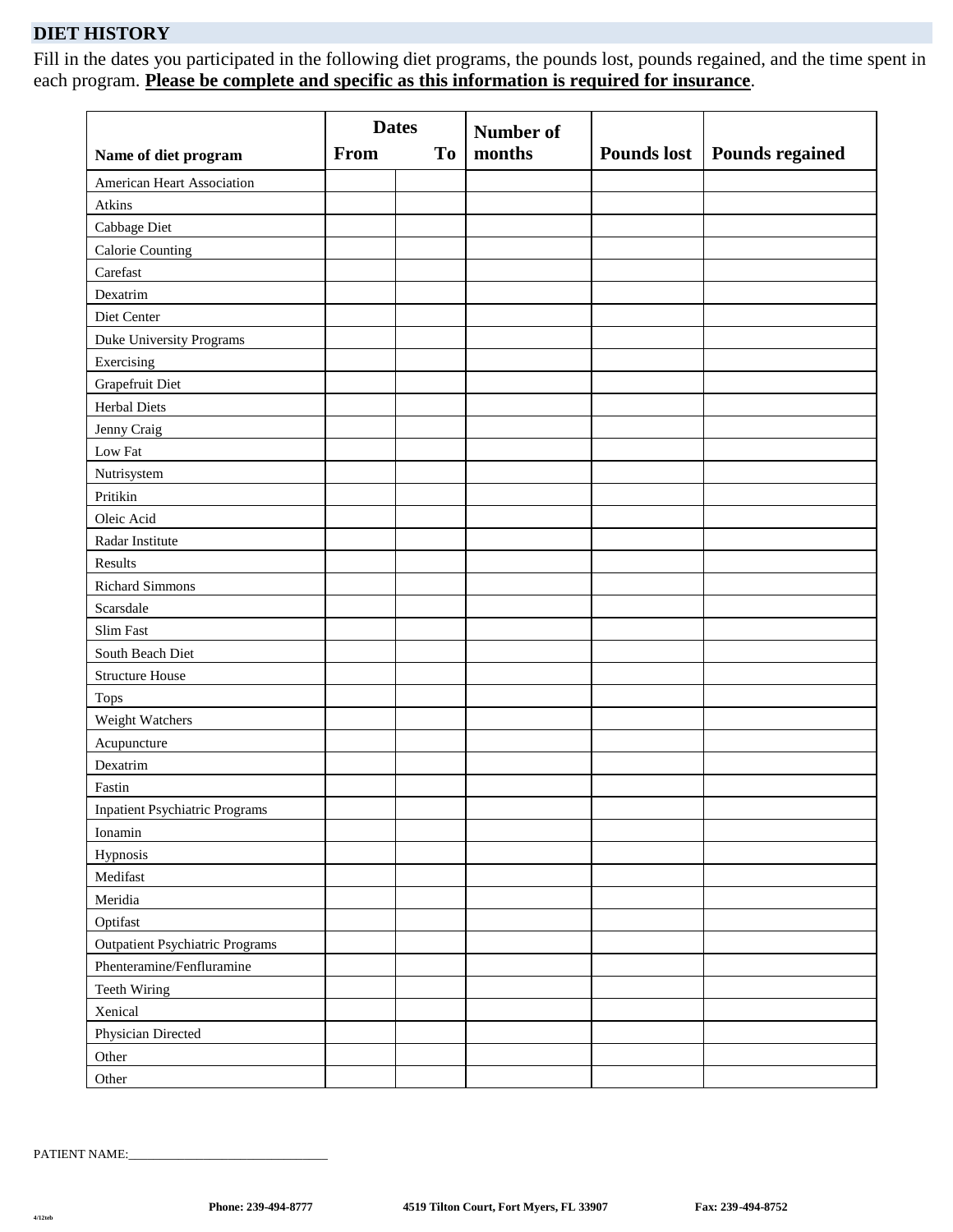## **CONFIDENTIAL INFORMATION**

Do you authorize Surgical Consultants of SW Florida to discuss your confidential information with others such as your spouse, partner, family member, etc.? (PLEASE INITIAL)

| with others.                                                                        |                                                                                                    |
|-------------------------------------------------------------------------------------|----------------------------------------------------------------------------------------------------|
| If there is someone specific, please let the person below:                          |                                                                                                    |
|                                                                                     |                                                                                                    |
|                                                                                     |                                                                                                    |
| following people. I have also designated my primary emergency contact person below. | I DO AUTHORIZE Surgical Consultants of SW Florida, LLC to discuss my confidential information with |
|                                                                                     |                                                                                                    |
|                                                                                     |                                                                                                    |
|                                                                                     |                                                                                                    |
| $\Box$ This is my primary emergency contact                                         |                                                                                                    |
|                                                                                     |                                                                                                    |
|                                                                                     |                                                                                                    |
|                                                                                     |                                                                                                    |
| $\Box$ This is my primary emergency contact                                         |                                                                                                    |
|                                                                                     |                                                                                                    |
|                                                                                     |                                                                                                    |
|                                                                                     |                                                                                                    |
| Name:<br>Phone number:                                                              |                                                                                                    |

Patient's Signature Date

\_\_\_\_\_\_\_\_\_\_\_\_\_\_\_\_\_\_\_\_\_\_\_\_\_\_\_\_\_\_\_\_\_\_\_\_\_\_\_\_\_\_\_\_ \_\_\_\_\_\_\_\_\_\_\_\_\_\_\_\_\_\_\_\_\_\_\_\_\_\_\_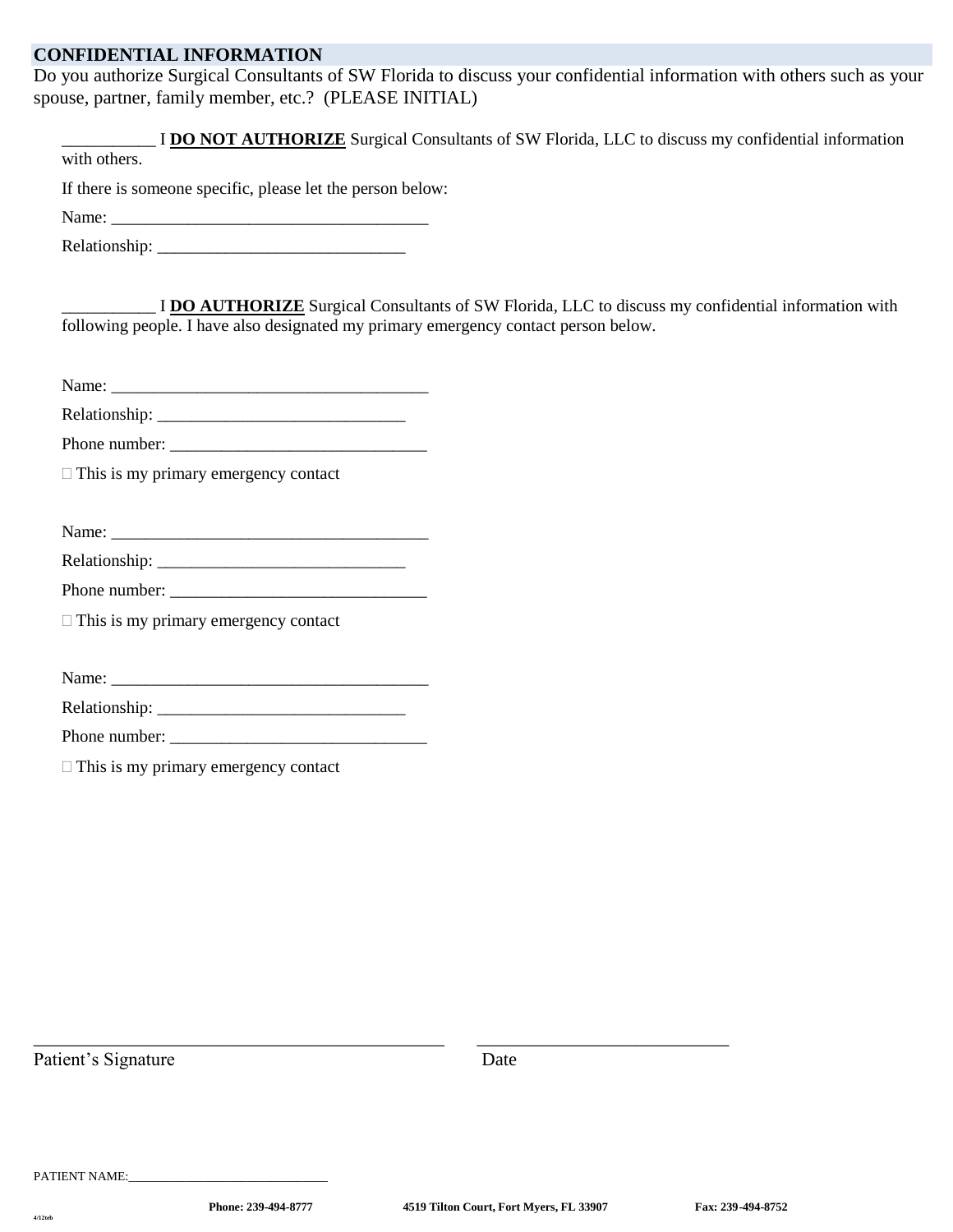## **INSURANCE RELEASE OF INFORMATION**

I am interested in having surgery with Surgical Consultants of SW Florida, PA. Therefore, I would like you to release any information to determine eligibility, benefits, co-payments or any out-of-pocket expenses.

I also give permission for any insurance company to inform Surgical Consultants of SWFL, LLC and Surgical Consultants of Hollywood, PA of the reasonable and customary reimbursements for my surgical procedure.

\_\_\_\_\_\_\_\_\_\_\_\_\_\_\_\_\_\_\_\_\_\_\_\_\_\_\_\_\_\_\_\_\_\_\_\_\_\_\_\_\_\_\_\_\_\_\_\_\_\_\_\_ \_\_\_\_\_\_\_\_\_\_\_\_\_\_\_\_\_\_\_

Patient's Signature Date

Print Name

## **INSURANCE STATEMENT OF UNDERSTANDING**

\_\_\_\_\_\_\_\_\_\_\_\_\_\_\_\_\_\_\_\_\_\_\_\_\_\_\_\_\_\_\_\_\_\_\_\_\_\_\_\_\_\_\_\_\_\_\_\_\_\_

\_\_\_\_\_\_\_\_\_\_I understand it is my responsibility to contact my insurance company for benefit information related to weight loss surgery.

\_\_\_\_\_\_\_\_\_\_I understand I am responsible for knowing when my insurance policy renews or terminates and to alert Surgical Consultants of SWFL, LLC of any changes/ potential changes to my insurance policy that may affect coverage or I will be responsible for all charges.

\_\_\_\_\_\_\_\_\_\_I understand I am responsible for any co-payments, coinsurance, deductibles, and out of pocket expenses at the time services are rendered including any surgical services.

\_\_\_\_\_\_\_\_\_\_I understand I am responsible for any laboratory and diagnostic fees associated with my preoperative and postoperative care as per my current insurance policy.

\_\_\_\_\_\_\_\_\_\_\_\_\_\_\_\_\_\_\_\_\_\_\_\_\_\_\_\_\_\_\_\_\_\_\_\_\_\_\_\_\_\_\_\_\_\_\_\_\_\_\_\_ \_\_\_\_\_\_\_\_\_\_\_\_\_\_\_\_\_\_\_

Patient's Signature Date

Print Name

\_\_\_\_\_\_\_\_\_\_\_\_\_\_\_\_\_\_\_\_\_\_\_\_\_\_\_\_\_\_\_\_\_\_\_\_\_\_\_\_\_\_\_\_\_\_\_\_\_\_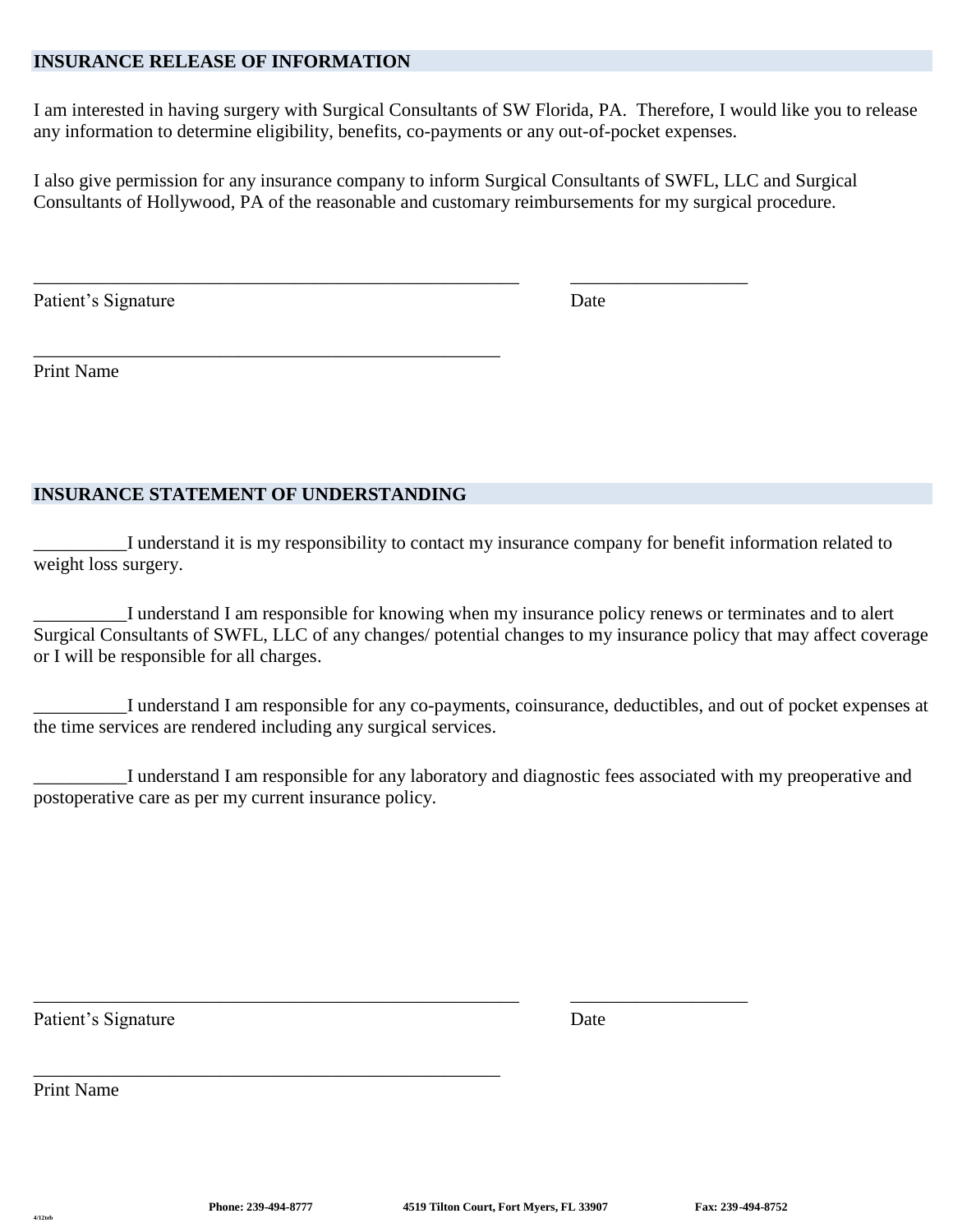

## **Physician Contact information &**

**Authorization for release of information**

|                                                   | Date of Birth: Patient Initials                                                                                                                                                                                                                                                                                                                                                                              |                                                                                                                                                                                                                                |
|---------------------------------------------------|--------------------------------------------------------------------------------------------------------------------------------------------------------------------------------------------------------------------------------------------------------------------------------------------------------------------------------------------------------------------------------------------------------------|--------------------------------------------------------------------------------------------------------------------------------------------------------------------------------------------------------------------------------|
|                                                   |                                                                                                                                                                                                                                                                                                                                                                                                              | *Please "x" the box and initial to ensure proper authorization for release of information. If you do not wish to authorize records release do not check or initial. *                                                          |
|                                                   |                                                                                                                                                                                                                                                                                                                                                                                                              |                                                                                                                                                                                                                                |
|                                                   | I authorize release of my medical information                                                                                                                                                                                                                                                                                                                                                                |                                                                                                                                                                                                                                |
|                                                   |                                                                                                                                                                                                                                                                                                                                                                                                              |                                                                                                                                                                                                                                |
|                                                   | Phone: $\frac{1}{\sqrt{1-\frac{1}{2}}\sqrt{1-\frac{1}{2}}\sqrt{1-\frac{1}{2}}\sqrt{1-\frac{1}{2}}\sqrt{1-\frac{1}{2}}\sqrt{1-\frac{1}{2}}\sqrt{1-\frac{1}{2}}\sqrt{1-\frac{1}{2}}\sqrt{1-\frac{1}{2}}\sqrt{1-\frac{1}{2}}\sqrt{1-\frac{1}{2}}\sqrt{1-\frac{1}{2}}\sqrt{1-\frac{1}{2}}\sqrt{1-\frac{1}{2}}\sqrt{1-\frac{1}{2}}\sqrt{1-\frac{1}{2}}\sqrt{1-\frac{1}{2}}\sqrt{1-\frac{1}{2}}\sqrt{1-\frac{1}{2$ |                                                                                                                                                                                                                                |
|                                                   |                                                                                                                                                                                                                                                                                                                                                                                                              |                                                                                                                                                                                                                                |
|                                                   | $\Box$ I authorize release of my medical information                                                                                                                                                                                                                                                                                                                                                         |                                                                                                                                                                                                                                |
|                                                   |                                                                                                                                                                                                                                                                                                                                                                                                              |                                                                                                                                                                                                                                |
|                                                   |                                                                                                                                                                                                                                                                                                                                                                                                              |                                                                                                                                                                                                                                |
|                                                   |                                                                                                                                                                                                                                                                                                                                                                                                              |                                                                                                                                                                                                                                |
|                                                   | I authorize release of my medical information                                                                                                                                                                                                                                                                                                                                                                |                                                                                                                                                                                                                                |
|                                                   |                                                                                                                                                                                                                                                                                                                                                                                                              |                                                                                                                                                                                                                                |
|                                                   |                                                                                                                                                                                                                                                                                                                                                                                                              |                                                                                                                                                                                                                                |
|                                                   |                                                                                                                                                                                                                                                                                                                                                                                                              |                                                                                                                                                                                                                                |
|                                                   | I authorize release of my medical information                                                                                                                                                                                                                                                                                                                                                                |                                                                                                                                                                                                                                |
|                                                   |                                                                                                                                                                                                                                                                                                                                                                                                              |                                                                                                                                                                                                                                |
|                                                   | Phone: Fax:                                                                                                                                                                                                                                                                                                                                                                                                  |                                                                                                                                                                                                                                |
|                                                   |                                                                                                                                                                                                                                                                                                                                                                                                              |                                                                                                                                                                                                                                |
|                                                   | I authorize release of my medical information                                                                                                                                                                                                                                                                                                                                                                |                                                                                                                                                                                                                                |
|                                                   |                                                                                                                                                                                                                                                                                                                                                                                                              | <u> 1989 - Johann Barn, mars an t-Amerikaansk politiker (</u>                                                                                                                                                                  |
|                                                   |                                                                                                                                                                                                                                                                                                                                                                                                              |                                                                                                                                                                                                                                |
|                                                   |                                                                                                                                                                                                                                                                                                                                                                                                              |                                                                                                                                                                                                                                |
|                                                   | I authorize release of my medical information                                                                                                                                                                                                                                                                                                                                                                |                                                                                                                                                                                                                                |
|                                                   |                                                                                                                                                                                                                                                                                                                                                                                                              |                                                                                                                                                                                                                                |
|                                                   |                                                                                                                                                                                                                                                                                                                                                                                                              | Fax: The contract of the contract of the contract of the contract of the contract of the contract of the contract of the contract of the contract of the contract of the contract of the contract of the contract of the contr |
| <b>Gulf Coast Bariatrics</b><br>4519 Tilton Court | I hereby authorize the hospital/facility/physician(s) named above to release my complete medical records to:<br><b>Surgical Consultants of SW Florida, L.L.C</b>                                                                                                                                                                                                                                             |                                                                                                                                                                                                                                |
|                                                   |                                                                                                                                                                                                                                                                                                                                                                                                              |                                                                                                                                                                                                                                |

Ft. Myers, FL 33907 Fax# 239-494-8752 Phone# 239-494-8777

Patient's Signature Date

\_\_\_\_\_\_\_\_\_\_\_\_\_\_\_\_\_\_\_\_\_\_\_\_\_\_\_\_\_\_\_\_\_\_\_\_\_\_\_\_\_\_ \_\_\_\_\_\_\_\_\_\_\_\_\_\_\_\_\_\_\_\_\_\_